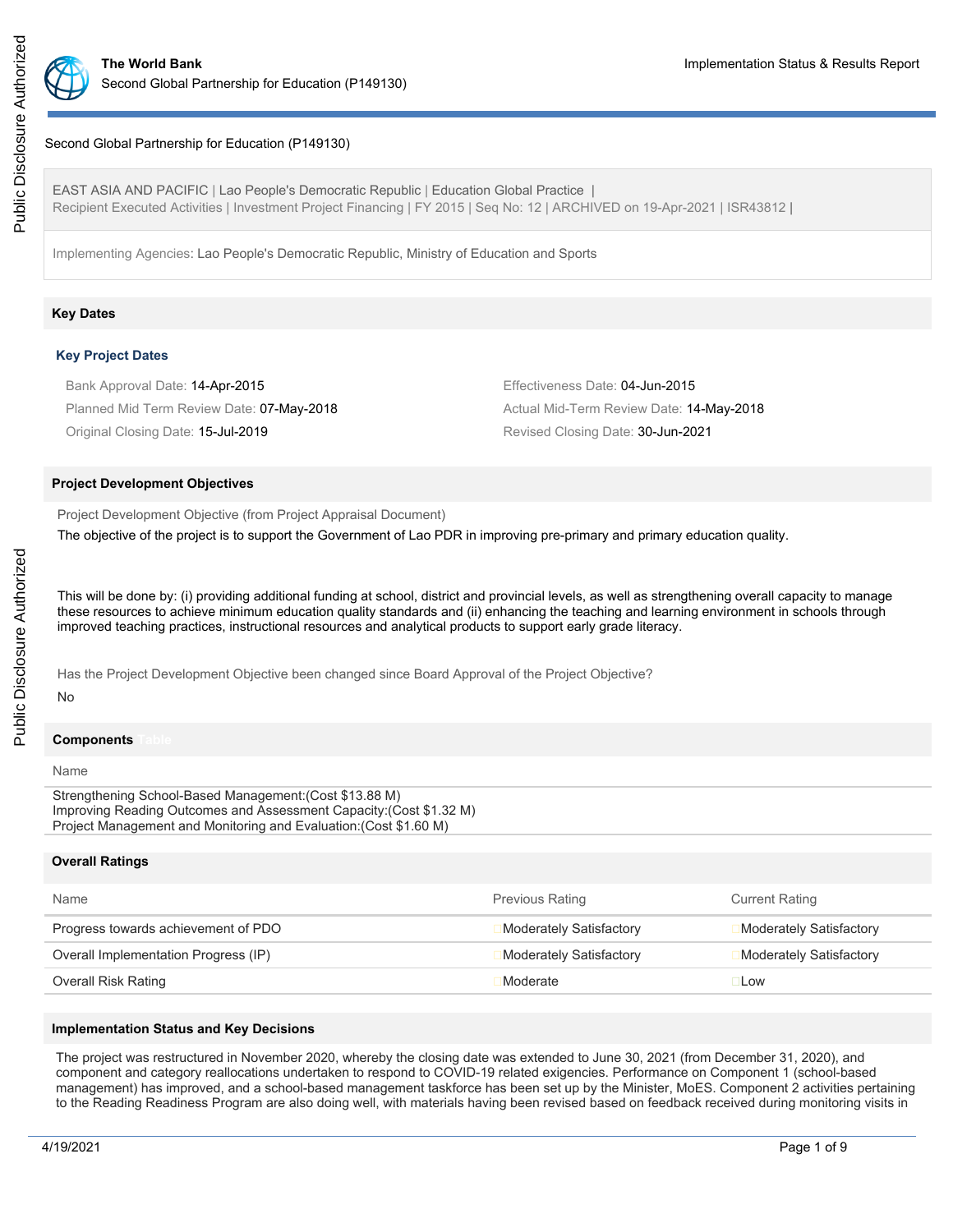

2019 and early 2020. Endline data collection of the associated impact evaluation is expected to be completed by April 20, 2021. Disbursement status as of April 8, 2021 (2 months before project closing date) is 99%.

# **Risks**

# **Systematic Operations Risk-rating Tool**

| <b>Risk Category</b>                                            | Rating at Approval | <b>Previous Rating</b> | <b>Current Rating</b> |
|-----------------------------------------------------------------|--------------------|------------------------|-----------------------|
| <b>Political and Governance</b>                                 | $- -$              | Substantial            | $\square$ Low         |
| Macroeconomic                                                   | --                 | Substantial            | Substantial           |
| Sector Strategies and Policies                                  | $- -$              | Moderate               | $\square$ Low         |
| Technical Design of Project or Program                          | $- -$              | Moderate               | $\square$ Low         |
| Institutional Capacity for Implementation and<br>Sustainability | --                 | Substantial            | $\square$ Low         |
| Fiduciary                                                       | --                 | Moderate               | <b>Moderate</b>       |
| <b>Environment and Social</b>                                   | $- -$              | Moderate               | Moderate              |
| <b>Stakeholders</b>                                             | --                 | Moderate               | $\square$ Low         |
| Other                                                           | $- -$              | Moderate               | Moderate              |
| Overall                                                         | --                 | Moderate               | $\square$ Low         |

### **Results**

### **PDO Indicators by Objectives / Outcomes**

| Strengthening school-based management                                                                         |                                  |                                                                                                      |                  |                   |  |  |
|---------------------------------------------------------------------------------------------------------------|----------------------------------|------------------------------------------------------------------------------------------------------|------------------|-------------------|--|--|
| ► Percentage of public primary schools that meet the minimum quality of service delivery (Percentage, Custom) |                                  |                                                                                                      |                  |                   |  |  |
|                                                                                                               | <b>Baseline</b>                  | Actual (Previous)                                                                                    | Actual (Current) | <b>End Target</b> |  |  |
| Value                                                                                                         | 71.00                            | 71.00                                                                                                | 71.00            | 80.00             |  |  |
| Date                                                                                                          | 28-Apr-2017                      | 27-Jun-2018                                                                                          | 27-Jun-2018      | 30-Jun-2021       |  |  |
| Comments:                                                                                                     | expect this indicator to be met. | The next measurement will take place in April-May 2021, when SABER SD end line will be conducted. We |                  |                   |  |  |

Improving learning outcomes and assessment capacity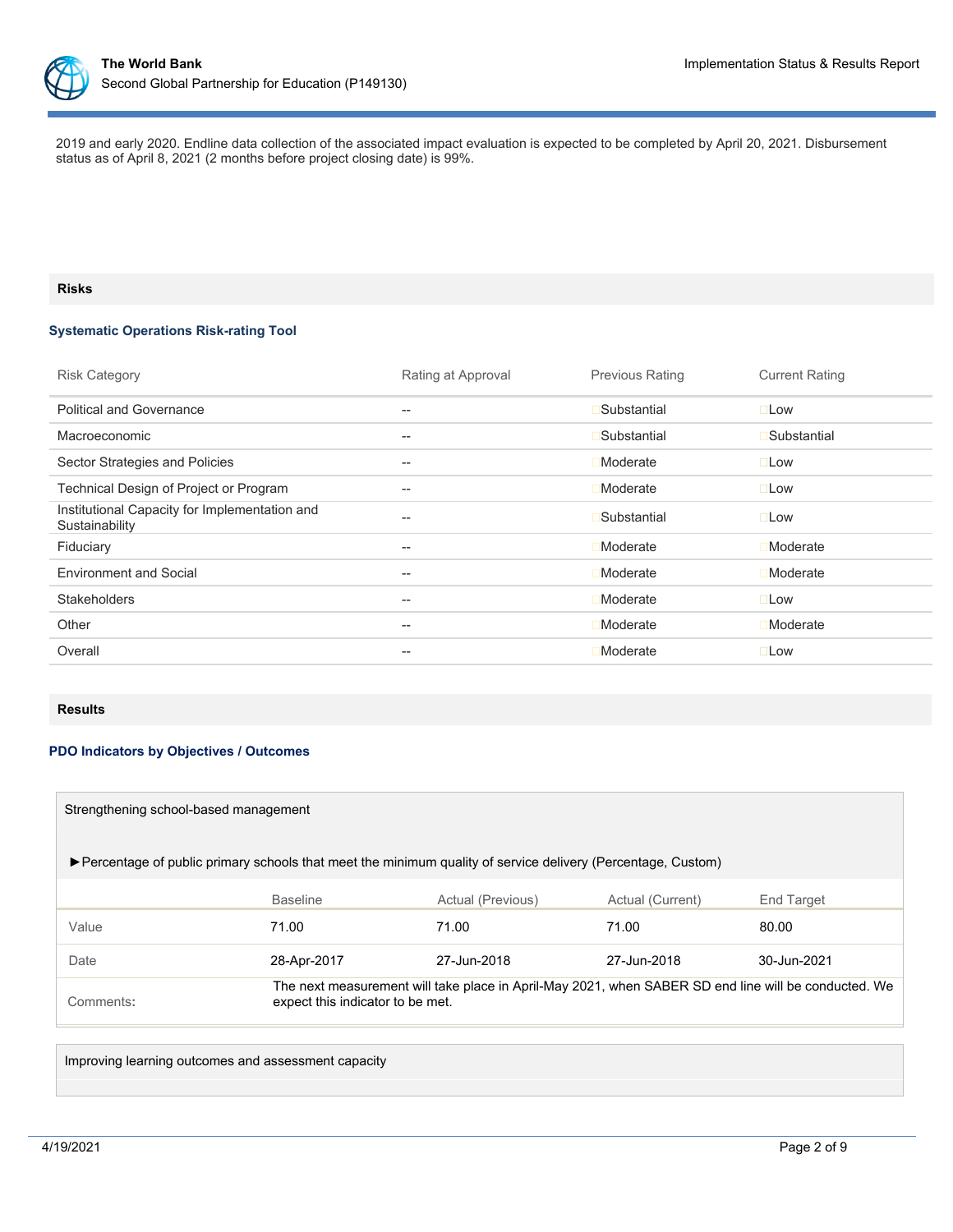

| ▶ Primary education dropout rate (Percentage, Custom)                                                                    |                                                                               |                                                                                                                                                                                                             |                  |                   |  |  |  |  |  |
|--------------------------------------------------------------------------------------------------------------------------|-------------------------------------------------------------------------------|-------------------------------------------------------------------------------------------------------------------------------------------------------------------------------------------------------------|------------------|-------------------|--|--|--|--|--|
|                                                                                                                          | <b>Baseline</b>                                                               | Actual (Previous)                                                                                                                                                                                           | Actual (Current) | End Target        |  |  |  |  |  |
| Value                                                                                                                    | 5.20                                                                          | 4.30                                                                                                                                                                                                        | 4.30             | 4.50              |  |  |  |  |  |
| Date                                                                                                                     | 30-Sep-2015                                                                   | 24-Apr-2020                                                                                                                                                                                                 | 24-Apr-2020      | 30-Jun-2021       |  |  |  |  |  |
|                                                                                                                          |                                                                               |                                                                                                                                                                                                             |                  |                   |  |  |  |  |  |
| ▶ Percentage of children in target classrooms with awareness of print (Percentage, Custom)                               |                                                                               |                                                                                                                                                                                                             |                  |                   |  |  |  |  |  |
| <b>Baseline</b><br>Actual (Previous)<br>Actual (Current)<br>End Target                                                   |                                                                               |                                                                                                                                                                                                             |                  |                   |  |  |  |  |  |
| Value                                                                                                                    | 35.00                                                                         | 35.00                                                                                                                                                                                                       | 35.00            | 55.00             |  |  |  |  |  |
| Date                                                                                                                     | 06-Mar-2018                                                                   | 27-Jun-2018                                                                                                                                                                                                 | 27-Jun-2018      | 30-Jun-2021       |  |  |  |  |  |
| Comments:                                                                                                                | well, we expect these targets to have been met.                               | Change in end target date from December 2020 to June 30, 2021. The results framework will be updated<br>in June 2021, when the impact evaluation data are available. Since the program has been implemented |                  |                   |  |  |  |  |  |
| □Percentage of Lao-Tai speaking children in target classrooms with awareness of print (Percentage, Custom Breakdown)     |                                                                               |                                                                                                                                                                                                             |                  |                   |  |  |  |  |  |
|                                                                                                                          | <b>Baseline</b>                                                               | Actual (Previous)                                                                                                                                                                                           | Actual (Current) | <b>End Target</b> |  |  |  |  |  |
| Value                                                                                                                    | 45.00                                                                         | 45.00                                                                                                                                                                                                       | 60.00            |                   |  |  |  |  |  |
| Date                                                                                                                     | 06-Mar-2018                                                                   | 27-Jun-2018                                                                                                                                                                                                 | 30-Jun-2021      |                   |  |  |  |  |  |
| □Percentage of non Lao-Tai speaking children in target classrooms with awareness of print (Percentage, Custom Breakdown) |                                                                               |                                                                                                                                                                                                             |                  |                   |  |  |  |  |  |
|                                                                                                                          | <b>Baseline</b><br>Actual (Previous)<br>Actual (Current)<br><b>End Target</b> |                                                                                                                                                                                                             |                  |                   |  |  |  |  |  |
| Value                                                                                                                    | 25.00                                                                         | 25.00                                                                                                                                                                                                       | 25.00            | 50.00             |  |  |  |  |  |
| Date                                                                                                                     | 06-Mar-2018                                                                   | 27-Jun-2018                                                                                                                                                                                                 | 30-Jun-2021      |                   |  |  |  |  |  |
| □Percentage of boys in target classrooms with awareness of print (Percentage, Custom Breakdown)                          |                                                                               |                                                                                                                                                                                                             |                  |                   |  |  |  |  |  |
|                                                                                                                          | <b>Baseline</b>                                                               | Actual (Previous)                                                                                                                                                                                           | Actual (Current) | End Target        |  |  |  |  |  |
| Value                                                                                                                    | 35.00                                                                         | 35.00                                                                                                                                                                                                       | 35.00            | 55.00             |  |  |  |  |  |
| Date                                                                                                                     | 06-Mar-2018                                                                   | 27-Jun-2018                                                                                                                                                                                                 | 27-Jun-2018      | 30-Jun-2021       |  |  |  |  |  |
| □Percentage of girls in target classrooms with awareness of print (Percentage, Custom Breakdown)                         |                                                                               |                                                                                                                                                                                                             |                  |                   |  |  |  |  |  |
|                                                                                                                          | <b>Baseline</b>                                                               | Actual (Previous)                                                                                                                                                                                           | Actual (Current) | End Target        |  |  |  |  |  |
| Value                                                                                                                    | 35.00                                                                         | 35.00                                                                                                                                                                                                       | 35.00            | 55.00             |  |  |  |  |  |
| Date                                                                                                                     | 06-Mar-2018                                                                   | 27-Jun-2018                                                                                                                                                                                                 | 27-Jun-2018      | 30-Jun-2021       |  |  |  |  |  |
| ▶ Percentage of 0 scores to a letter sounding task in the Lao alphabet (Percentage, Custom)                              |                                                                               |                                                                                                                                                                                                             |                  |                   |  |  |  |  |  |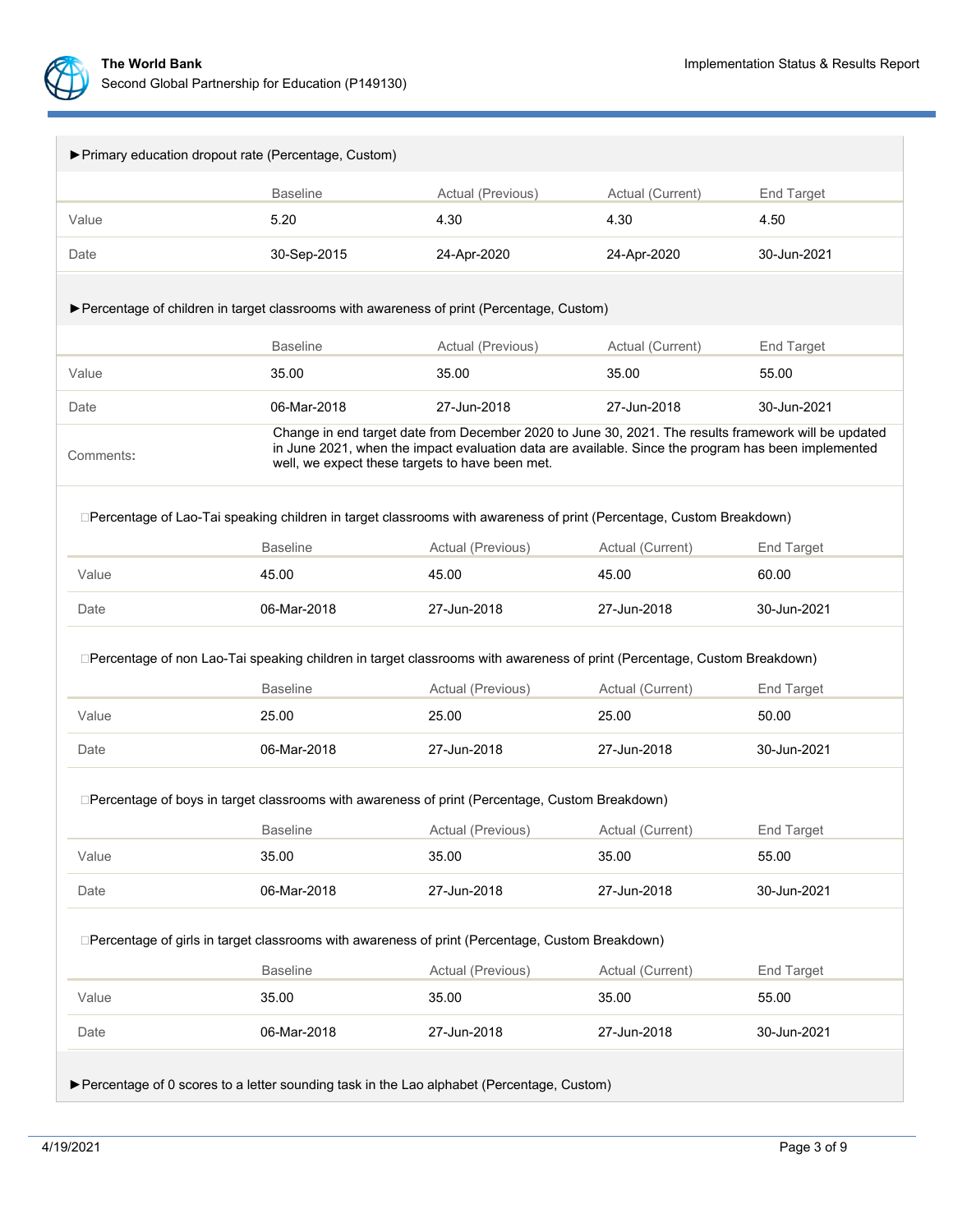

|                                                                                                                                                                                                                                                                             | <b>Baseline</b><br>Actual (Previous)<br>Actual (Current)<br>End Target                                                                                                                                                                                         |                             |                            |                            |  |  |  |  |  |
|-----------------------------------------------------------------------------------------------------------------------------------------------------------------------------------------------------------------------------------------------------------------------------|----------------------------------------------------------------------------------------------------------------------------------------------------------------------------------------------------------------------------------------------------------------|-----------------------------|----------------------------|----------------------------|--|--|--|--|--|
| Value                                                                                                                                                                                                                                                                       | 100.00                                                                                                                                                                                                                                                         | 100.00                      | 100.00                     | 80.00                      |  |  |  |  |  |
| Date                                                                                                                                                                                                                                                                        | 06-Mar-2018                                                                                                                                                                                                                                                    | 27-Jun-2018                 | 27-Jun-2018                | 30-Jun-2021                |  |  |  |  |  |
| Change in end target date from December 2020 to June 30, 2021. The results framework will be updated<br>in June 2021, when the impact evaluation data are available. Since the program has been implemented<br>Comments:<br>well, we expect these targets to have been met. |                                                                                                                                                                                                                                                                |                             |                            |                            |  |  |  |  |  |
| □Percentage of girls with 0 scores to a letter sounding task in the Lao alphabet (Percentage, Custom Breakdown)                                                                                                                                                             |                                                                                                                                                                                                                                                                |                             |                            |                            |  |  |  |  |  |
|                                                                                                                                                                                                                                                                             | <b>Baseline</b>                                                                                                                                                                                                                                                | Actual (Previous)           | Actual (Current)           | <b>End Target</b>          |  |  |  |  |  |
| Value                                                                                                                                                                                                                                                                       | 100.00                                                                                                                                                                                                                                                         | 100.00                      | 100.00                     | 80.00                      |  |  |  |  |  |
| Date                                                                                                                                                                                                                                                                        | 06-Mar-2018                                                                                                                                                                                                                                                    | 27-Jun-2018                 | 27-Jun-2018                | 30-Jun-2021                |  |  |  |  |  |
|                                                                                                                                                                                                                                                                             | □Percentage of boys with 0 scores to a letter sounding task in the Lao alphabet (Percentage, Custom Breakdown)<br><b>Baseline</b><br>Actual (Previous)<br>Actual (Current)<br><b>End Target</b>                                                                |                             |                            |                            |  |  |  |  |  |
| Value                                                                                                                                                                                                                                                                       | 100.00                                                                                                                                                                                                                                                         | 100.00                      | 100.00                     | 80.00                      |  |  |  |  |  |
| Date                                                                                                                                                                                                                                                                        | 06-Mar-2018                                                                                                                                                                                                                                                    | 27-Jun-2018                 | 27-Jun-2018                | 30-Jun-2021                |  |  |  |  |  |
| □Percentage of Lao-Tai speaking children with 0 scores to a letter sounding task in the Lao alphabet (Percentage, Custom Breakdown)                                                                                                                                         | <b>Baseline</b>                                                                                                                                                                                                                                                |                             |                            |                            |  |  |  |  |  |
| Value                                                                                                                                                                                                                                                                       | 100.00                                                                                                                                                                                                                                                         | Actual (Previous)<br>100.00 | Actual (Current)<br>100.00 | <b>End Target</b><br>80.00 |  |  |  |  |  |
|                                                                                                                                                                                                                                                                             |                                                                                                                                                                                                                                                                |                             |                            |                            |  |  |  |  |  |
| Date                                                                                                                                                                                                                                                                        | 06-Mar-2018                                                                                                                                                                                                                                                    | 27-Jun-2018                 | 27-Jun-2018<br>30-Jun-2021 |                            |  |  |  |  |  |
| □Percentage of non Lao-Tai speaking children with 0 scores to a letter sounding task in the Lao alphabet (Percentage, Custom<br>Breakdown)                                                                                                                                  |                                                                                                                                                                                                                                                                |                             |                            |                            |  |  |  |  |  |
|                                                                                                                                                                                                                                                                             | <b>Baseline</b>                                                                                                                                                                                                                                                | Actual (Previous)           | Actual (Current)           | <b>End Target</b>          |  |  |  |  |  |
| Value                                                                                                                                                                                                                                                                       | 100.00                                                                                                                                                                                                                                                         | 100.00                      | 100.00                     | 80.00                      |  |  |  |  |  |
| Date                                                                                                                                                                                                                                                                        | 06-Mar-2018                                                                                                                                                                                                                                                    | 27-Jun-2018                 | 27-Jun-2018                | 30-Jun-2021                |  |  |  |  |  |
| ► Percentage of teachers trained in the reading readiness program who implement the approach with high fidelity. (Percentage, Custom)                                                                                                                                       |                                                                                                                                                                                                                                                                |                             |                            |                            |  |  |  |  |  |
|                                                                                                                                                                                                                                                                             | <b>Baseline</b>                                                                                                                                                                                                                                                | Actual (Previous)           | Actual (Current)           | End Target                 |  |  |  |  |  |
| Value                                                                                                                                                                                                                                                                       | 0.00                                                                                                                                                                                                                                                           | 0.00                        | 0.00                       | 75.00                      |  |  |  |  |  |
| Date                                                                                                                                                                                                                                                                        | 06-Mar-2018                                                                                                                                                                                                                                                    | 27-Jun-2018                 | 27-Jun-2018                | 30-Jun-2021                |  |  |  |  |  |
| Comments:                                                                                                                                                                                                                                                                   | Change in end target date from December 2020 to June 30, 2021. The results framework will be updated<br>in June 2021, when the impact evaluation data are available. Since the program has been implemented<br>well, we expect these targets to have been met. |                             |                            |                            |  |  |  |  |  |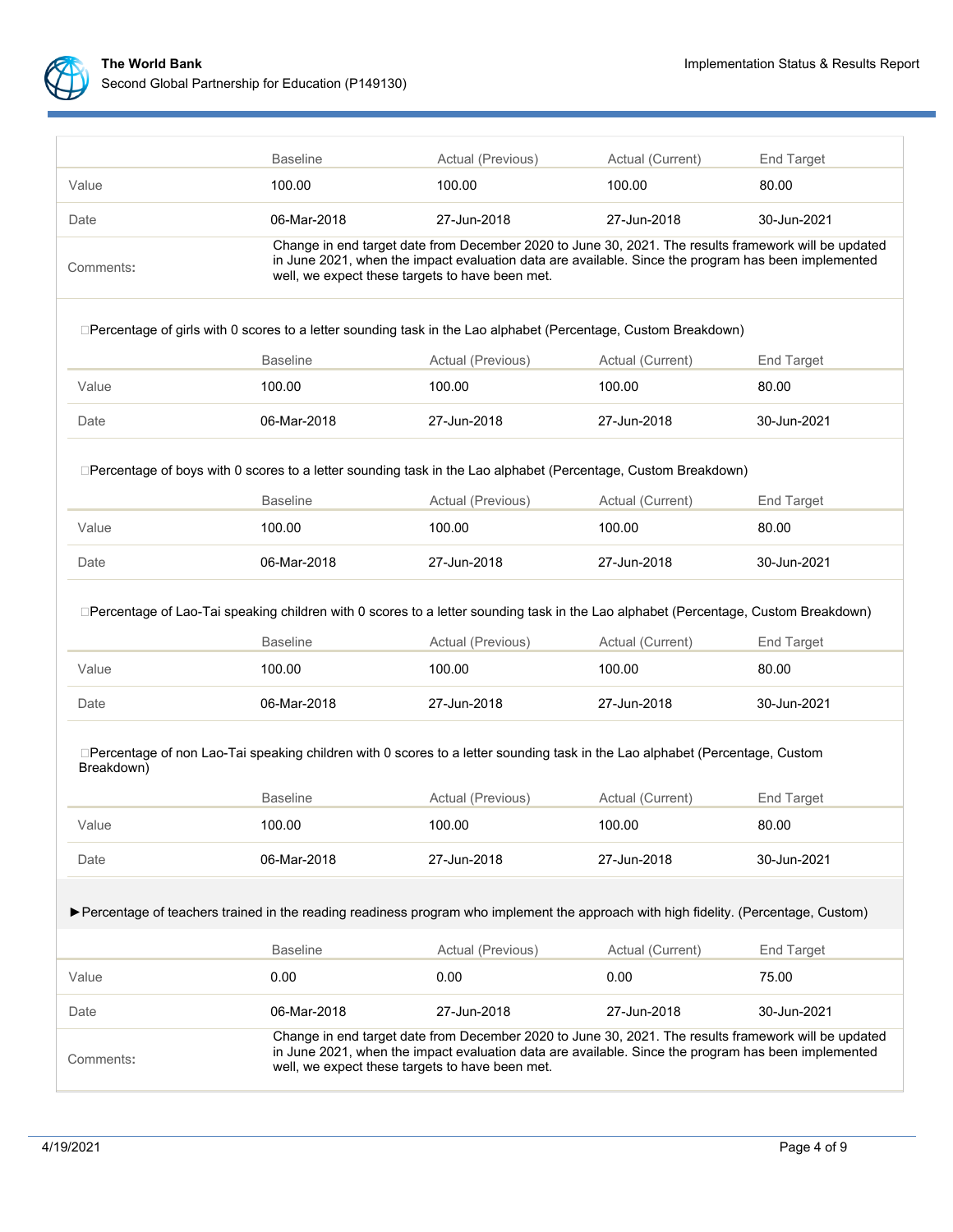

#### **Overall Comments**

Change in end target date from December 2020 to June 30, 2021. The results framework will be updated in June 2021, when the impact evaluation data are available. Since the program has been implemented well, we expect these targets to have been met.

#### **Intermediate Results Indicators by Components**

| Strengthening School-Based Management                                                                                        |                                                                                                                                |                            |                  |                   |  |  |  |  |
|------------------------------------------------------------------------------------------------------------------------------|--------------------------------------------------------------------------------------------------------------------------------|----------------------------|------------------|-------------------|--|--|--|--|
| Number of direct project beneficiaries (Number, Custom)                                                                      |                                                                                                                                |                            |                  |                   |  |  |  |  |
|                                                                                                                              |                                                                                                                                |                            |                  |                   |  |  |  |  |
|                                                                                                                              | <b>Baseline</b>                                                                                                                | Actual (Previous)          | End Target       |                   |  |  |  |  |
| Value                                                                                                                        | 0.00                                                                                                                           | 581,468.00                 | 581,468.00       | 900,000.00        |  |  |  |  |
| Date                                                                                                                         | 15-Jul-2015                                                                                                                    | 24-Apr-2020                | 24-Apr-2020      | 30-Jun-2021       |  |  |  |  |
|                                                                                                                              | □Percentage of female direct project beneficiaries (Percentage, Custom Supplement)                                             |                            |                  |                   |  |  |  |  |
|                                                                                                                              | <b>Baseline</b>                                                                                                                | Actual (Previous)          | Actual (Current) | End Target        |  |  |  |  |
| Value                                                                                                                        | 0.00                                                                                                                           | 50.00                      | 50.00            | 50.00             |  |  |  |  |
|                                                                                                                              | Number of districts with annual costed district education plans (Number, Custom)                                               |                            |                  |                   |  |  |  |  |
|                                                                                                                              | <b>Baseline</b>                                                                                                                | Actual (Previous)          | Actual (Current) | End Target        |  |  |  |  |
| Value                                                                                                                        | 0.00                                                                                                                           | 148.00<br>148.00           |                  | 148.00            |  |  |  |  |
| Date                                                                                                                         | 15-Jul-2015                                                                                                                    | 11-Mar-2019<br>11-Mar-2019 |                  | 30-Jun-2021       |  |  |  |  |
| (Percentage, Custom)                                                                                                         | Percentage of public primary schools in the GPE II priority 88 districts with school development plans meeting minimum quality |                            |                  |                   |  |  |  |  |
|                                                                                                                              | <b>Baseline</b>                                                                                                                | Actual (Previous)          | Actual (Current) | End Target        |  |  |  |  |
| Value                                                                                                                        | 0.00                                                                                                                           | 100.00                     | 100.00           | 80.00             |  |  |  |  |
| Date                                                                                                                         | 15-Jul-2015                                                                                                                    | 24-Apr-2020                | 24-Apr-2020      | 30-Jun-2021       |  |  |  |  |
| ▶ Percentage of public primary schools receiving complementary GPE II block grants (Percentage, Custom)                      |                                                                                                                                |                            |                  |                   |  |  |  |  |
|                                                                                                                              | <b>Baseline</b>                                                                                                                | Actual (Previous)          | Actual (Current) | <b>End Target</b> |  |  |  |  |
| Value                                                                                                                        | 0.00                                                                                                                           | 100.00                     | 100.00           | 100.00            |  |  |  |  |
| Date                                                                                                                         | 15-Jul-2015                                                                                                                    | 29-Jun-2020                | 29-Jun-2020      | 30-Jun-2021       |  |  |  |  |
| ▶ Percentage of public primary schools whose principals and heads have received capacity building on school based management |                                                                                                                                |                            |                  |                   |  |  |  |  |

(Percentage, Custom)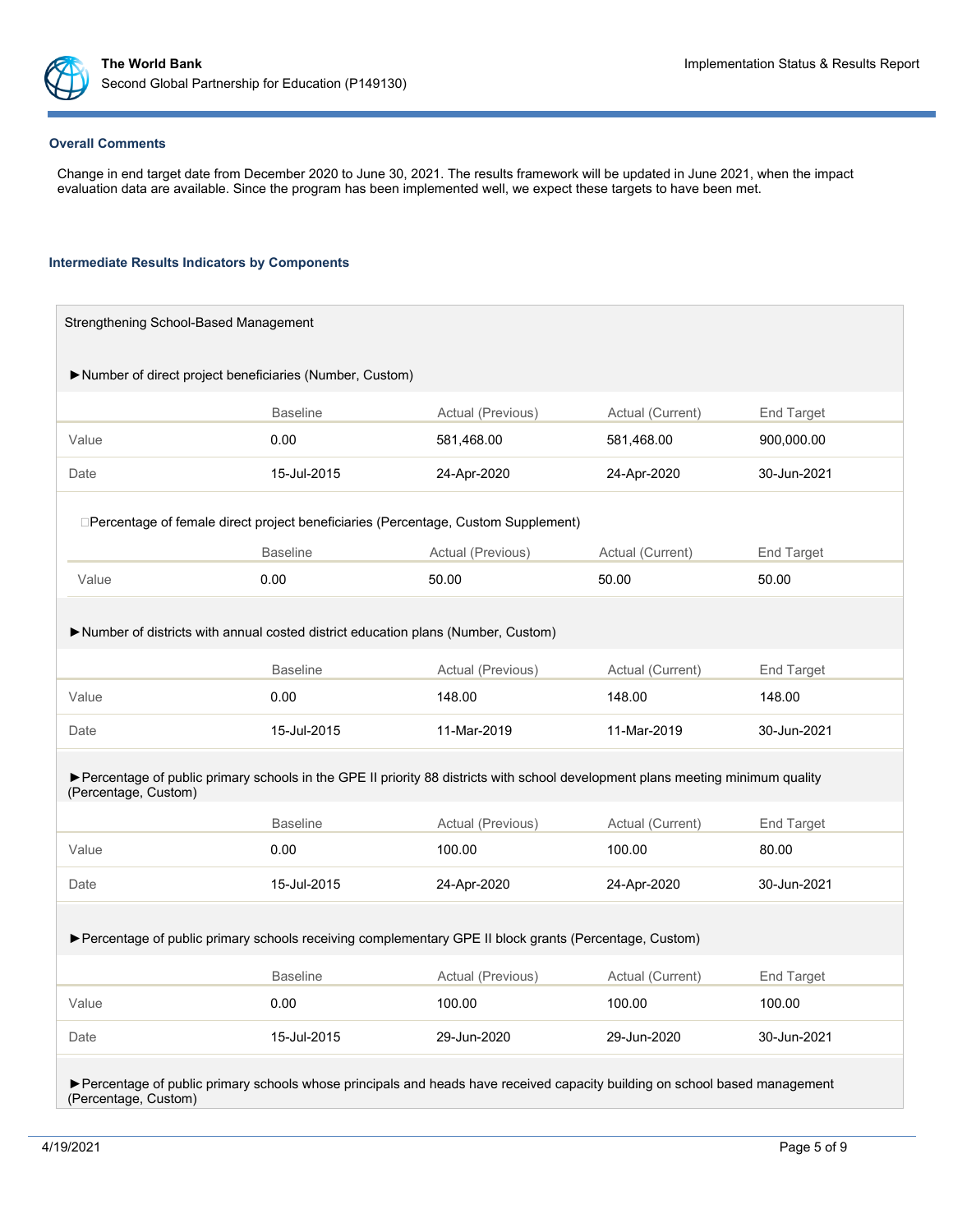

|                                                                                                                                         | <b>Baseline</b>                                                        | Actual (Previous)<br>Actual (Current)               |                  | End Target  |  |  |  |  |
|-----------------------------------------------------------------------------------------------------------------------------------------|------------------------------------------------------------------------|-----------------------------------------------------|------------------|-------------|--|--|--|--|
| Value                                                                                                                                   | 0.00                                                                   | 100.00                                              | 100.00           | 100.00      |  |  |  |  |
| Date                                                                                                                                    | 15-Jul-2015                                                            | 11-Mar-2019<br>11-Mar-2019                          |                  | 30-Jun-2021 |  |  |  |  |
| > Percentage of Village Education Development Committees receiving capacity building on school based management (Percentage,<br>Custom) |                                                                        |                                                     |                  |             |  |  |  |  |
|                                                                                                                                         | <b>Baseline</b>                                                        | Actual (Previous)<br>Actual (Current)<br>End Target |                  |             |  |  |  |  |
| Value                                                                                                                                   | 0.00                                                                   | 100.00                                              | 100.00           | 100.00      |  |  |  |  |
| Date                                                                                                                                    | 15-Jul-2015                                                            | 11-Mar-2019                                         | 11-Mar-2019      | 30-Jun-2021 |  |  |  |  |
| ▶ Percentage of public primary schools receiving government block grants (Percentage, Custom)                                           |                                                                        |                                                     |                  |             |  |  |  |  |
|                                                                                                                                         | <b>Baseline</b>                                                        | Actual (Previous)                                   | Actual (Current) | End Target  |  |  |  |  |
| Value                                                                                                                                   | 96.00                                                                  | 100.00                                              | 100.00           | 100.00      |  |  |  |  |
| Date                                                                                                                                    | 28-Apr-2017                                                            | 04-Sep-2019                                         | 04-Sep-2019      | 30-Jun-2021 |  |  |  |  |
| ▶ Percentage of supported Village Education development Committees meeting at least twice per school year. (Percentage, Custom)         |                                                                        |                                                     |                  |             |  |  |  |  |
|                                                                                                                                         | <b>Baseline</b><br>Actual (Current)<br>Actual (Previous)<br>End Target |                                                     |                  |             |  |  |  |  |
| Value                                                                                                                                   | 99.40                                                                  | 100.00                                              | 100.00           |             |  |  |  |  |
| Date                                                                                                                                    | 28-Apr-2017                                                            | 24-Apr-2020<br>24-Apr-2020                          |                  | 30-Jun-2021 |  |  |  |  |
| ▶ Percentage of public primary schools receiving grants with budget information publicly available to communities (Percentage, Custom)  |                                                                        |                                                     |                  |             |  |  |  |  |
|                                                                                                                                         | <b>Baseline</b>                                                        | Actual (Previous)                                   | Actual (Current) | End Target  |  |  |  |  |
| Value                                                                                                                                   | 8.50                                                                   | 80.00                                               | 80.00            | 80.00       |  |  |  |  |
| Date                                                                                                                                    | 28-Apr-2017                                                            | 29-Jun-2020                                         | 29-Jun-2020      | 30-Jun-2021 |  |  |  |  |
| ▶ Percentage of trained District Education Sports Bureaus that use the Financial Reporting System (Percentage, Custom)                  |                                                                        |                                                     |                  |             |  |  |  |  |
|                                                                                                                                         | <b>Baseline</b>                                                        | Actual (Previous)                                   | Actual (Current) | End Target  |  |  |  |  |
| Value                                                                                                                                   | 0.00                                                                   | 100.00                                              | 100.00           | 100.00      |  |  |  |  |
| Date                                                                                                                                    | 15-Jul-2015                                                            | 24-Apr-2020                                         | 24-Apr-2020      | 30-Jun-2021 |  |  |  |  |

Improving Reading Outcomes and Assessment Capacity

►Evaluation framework for reading instruction in Lao language to ethnic students developed and submitted to MoES. (Yes/No, Custom)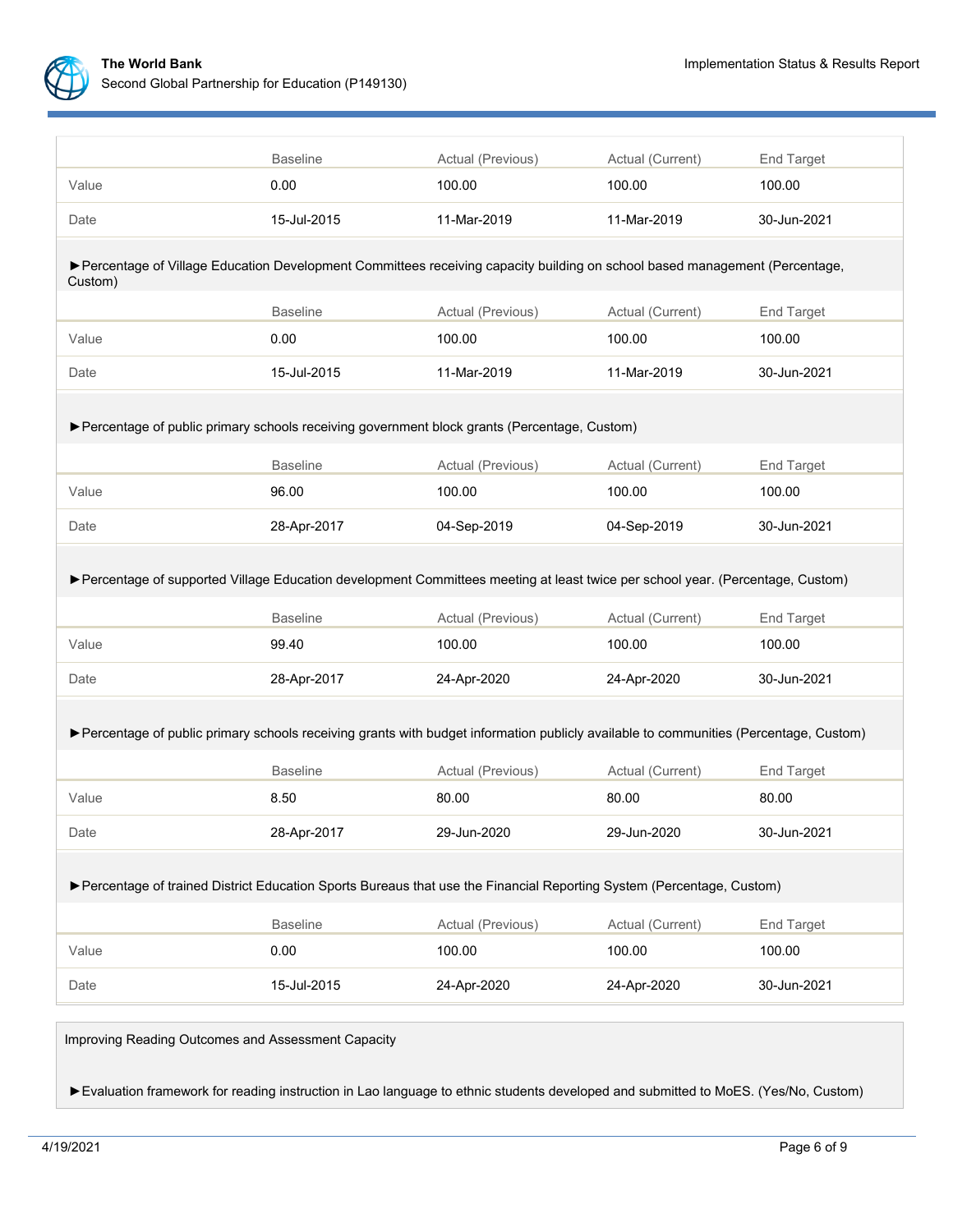

|                                                                                                                                                               | <b>Baseline</b>                                                                                                                                                                                                                                                                                                                                                                                                                                                                       | Actual (Previous)                                                                       | Actual (Current) | End Target  |  |  |  |  |
|---------------------------------------------------------------------------------------------------------------------------------------------------------------|---------------------------------------------------------------------------------------------------------------------------------------------------------------------------------------------------------------------------------------------------------------------------------------------------------------------------------------------------------------------------------------------------------------------------------------------------------------------------------------|-----------------------------------------------------------------------------------------|------------------|-------------|--|--|--|--|
| Value                                                                                                                                                         | No.                                                                                                                                                                                                                                                                                                                                                                                                                                                                                   | Yes                                                                                     | <b>Yes</b>       | Yes         |  |  |  |  |
| Date                                                                                                                                                          | 15-Jul-2015                                                                                                                                                                                                                                                                                                                                                                                                                                                                           | 29-Jun-2020<br>29-Jun-2020                                                              |                  | 30-Jun-2021 |  |  |  |  |
| Number of master coaches trained to develop instructional materials, train coaches and teachers, and supervise the program<br>implementation (Number, Custom) |                                                                                                                                                                                                                                                                                                                                                                                                                                                                                       |                                                                                         |                  |             |  |  |  |  |
|                                                                                                                                                               | <b>Baseline</b><br>Actual (Previous)<br>Actual (Current)<br>End Target                                                                                                                                                                                                                                                                                                                                                                                                                |                                                                                         |                  |             |  |  |  |  |
| Value                                                                                                                                                         | 0.00                                                                                                                                                                                                                                                                                                                                                                                                                                                                                  | 19.00                                                                                   | 19.00            | 10.00       |  |  |  |  |
| Date                                                                                                                                                          | 06-Mar-2018                                                                                                                                                                                                                                                                                                                                                                                                                                                                           | 04-Sep-2019                                                                             | 04-Sep-2019      | 30-Jun-2021 |  |  |  |  |
| >Number of Teacher Training Colleges' faculty trained to coach and train teachers in applying the reading readiness approach (Number,<br>Custom)              |                                                                                                                                                                                                                                                                                                                                                                                                                                                                                       |                                                                                         |                  |             |  |  |  |  |
|                                                                                                                                                               | <b>Baseline</b>                                                                                                                                                                                                                                                                                                                                                                                                                                                                       | Actual (Previous)                                                                       | Actual (Current) | End Target  |  |  |  |  |
| Value                                                                                                                                                         | 0.00                                                                                                                                                                                                                                                                                                                                                                                                                                                                                  | 24.00                                                                                   | 24.00            | 24.00       |  |  |  |  |
| Date                                                                                                                                                          | 06-Mar-2018                                                                                                                                                                                                                                                                                                                                                                                                                                                                           | 29-Jun-2020                                                                             | 29-Jun-2020      | 30-Jun-2021 |  |  |  |  |
| Comments:                                                                                                                                                     | The selection of coaches has shifted form TTC to DEBS. Some Teacher Training Colleges are not in a<br>close proximity to target schools. Hence DEBS officials would able to provide more frequent monitoring<br>and support than TTC. 45 DEBS personnel from 33 targeted districts were being trained in October 2019.<br>However, for 2020 training, 24 are included as master trainers because the ministry wants to include RRP<br>as part of TTC for the sustainability purposes. |                                                                                         |                  |             |  |  |  |  |
| Number of teachers trained by coaches and master coaches in applying the reading readiness approach (Number, Custom)                                          |                                                                                                                                                                                                                                                                                                                                                                                                                                                                                       |                                                                                         |                  |             |  |  |  |  |
|                                                                                                                                                               | <b>Baseline</b>                                                                                                                                                                                                                                                                                                                                                                                                                                                                       | Actual (Previous)                                                                       | Actual (Current) | End Target  |  |  |  |  |
| Value                                                                                                                                                         | 0.00                                                                                                                                                                                                                                                                                                                                                                                                                                                                                  | 127.00                                                                                  | 127.00           | 127.00      |  |  |  |  |
| Date                                                                                                                                                          | 06-Mar-2018                                                                                                                                                                                                                                                                                                                                                                                                                                                                           | 29-Jun-2020                                                                             | 29-Jun-2020      | 30-Jun-2021 |  |  |  |  |
| Comments:                                                                                                                                                     |                                                                                                                                                                                                                                                                                                                                                                                                                                                                                       | The number reported includes in-service and volunteered teachers of the target schools. |                  |             |  |  |  |  |
| >Number of classrooms implementing the reading readiness program provided with kit of instructional materials (Number, Custom)                                |                                                                                                                                                                                                                                                                                                                                                                                                                                                                                       |                                                                                         |                  |             |  |  |  |  |
|                                                                                                                                                               | <b>Baseline</b>                                                                                                                                                                                                                                                                                                                                                                                                                                                                       | Actual (Previous)                                                                       | Actual (Current) | End Target  |  |  |  |  |
| Value                                                                                                                                                         | 0.00                                                                                                                                                                                                                                                                                                                                                                                                                                                                                  | 127.00                                                                                  | 127.00           | 127.00      |  |  |  |  |
| Date                                                                                                                                                          | 06-Mar-2018                                                                                                                                                                                                                                                                                                                                                                                                                                                                           | 24-Apr-2020                                                                             | 24-Apr-2020      | 30-Jun-2021 |  |  |  |  |

# **Overall Comments**

Change in end target date from December 2020 to June 30 2021.

# **Performance-Based Conditions**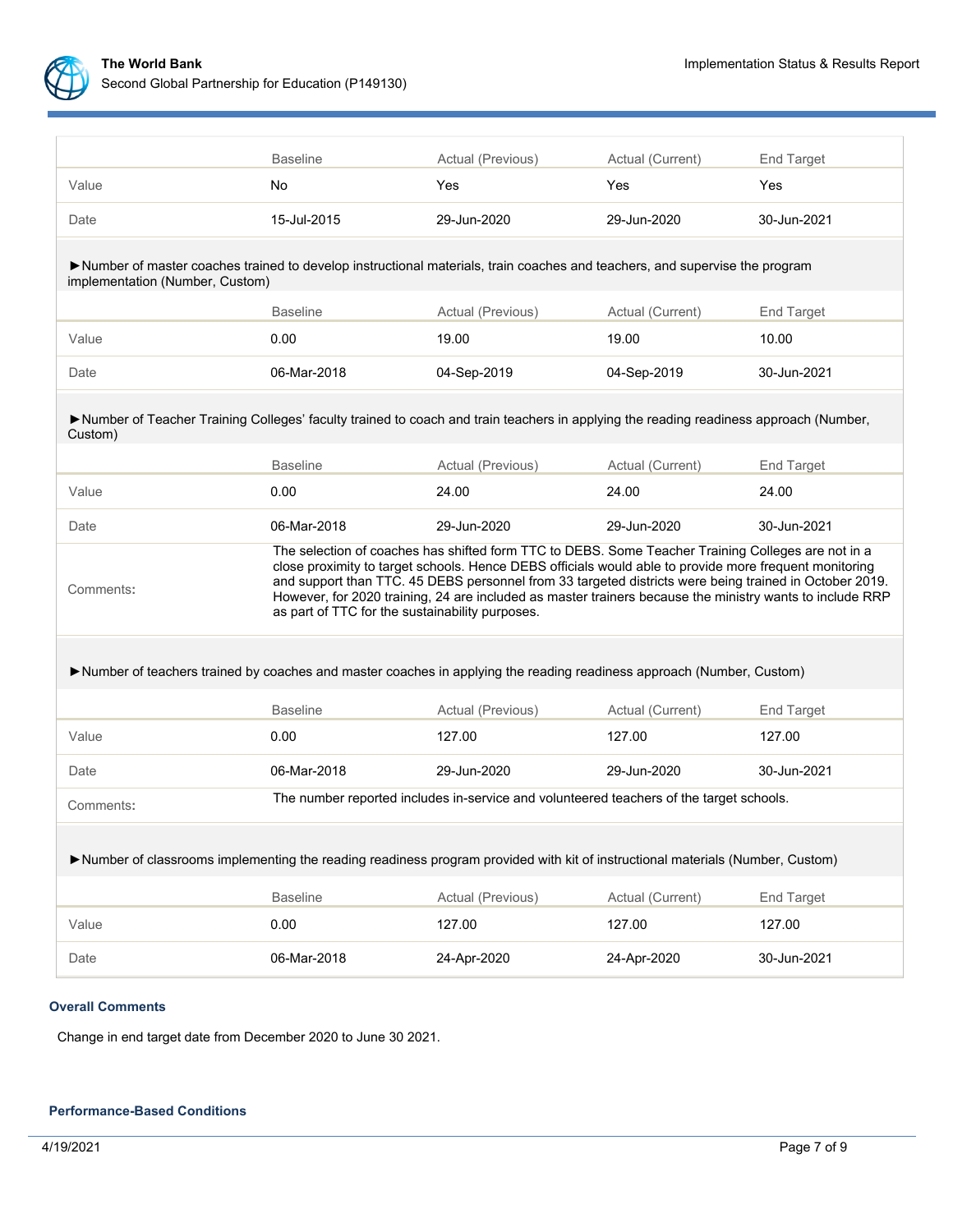

### **Data on Financial Performance**

### **Disbursements (by loan)**

| Project                               | Loan/Credit/TF | <b>Status</b> | Currency      | Original | Revised      | Cancelled                 | Disbursed | Undisbursed        | % Disbursed       |
|---------------------------------------|----------------|---------------|---------------|----------|--------------|---------------------------|-----------|--------------------|-------------------|
| P149130                               | TF-18969       | Effective     | USD           | 16.80    | 16.80        | 0.00                      | 16.57     | 0.23               | 99%               |
| <b>Key Dates (by loan)</b><br>Project | Loan/Credit/TF | <b>Status</b> | Approval Date |          | Signing Date | <b>Effectiveness Date</b> |           | Orig. Closing Date | Rev. Closing Date |
| P149130                               | TF-18969       | Effective     | 14-Apr-2015   |          | 04-Jun-2015  | 04-Jun-2015               |           | 15-Jul-2019        | 30-Jun-2021       |

# **Cumulative Disbursements**



### **PBC Disbursement**

| <b>PBC ID</b> | <b>PBC</b> Type Description |  | Coc PBC Amount Achievement Disbursed amount in Disbursement of Status Coc |  |
|---------------|-----------------------------|--|---------------------------------------------------------------------------|--|
|               |                             |  |                                                                           |  |